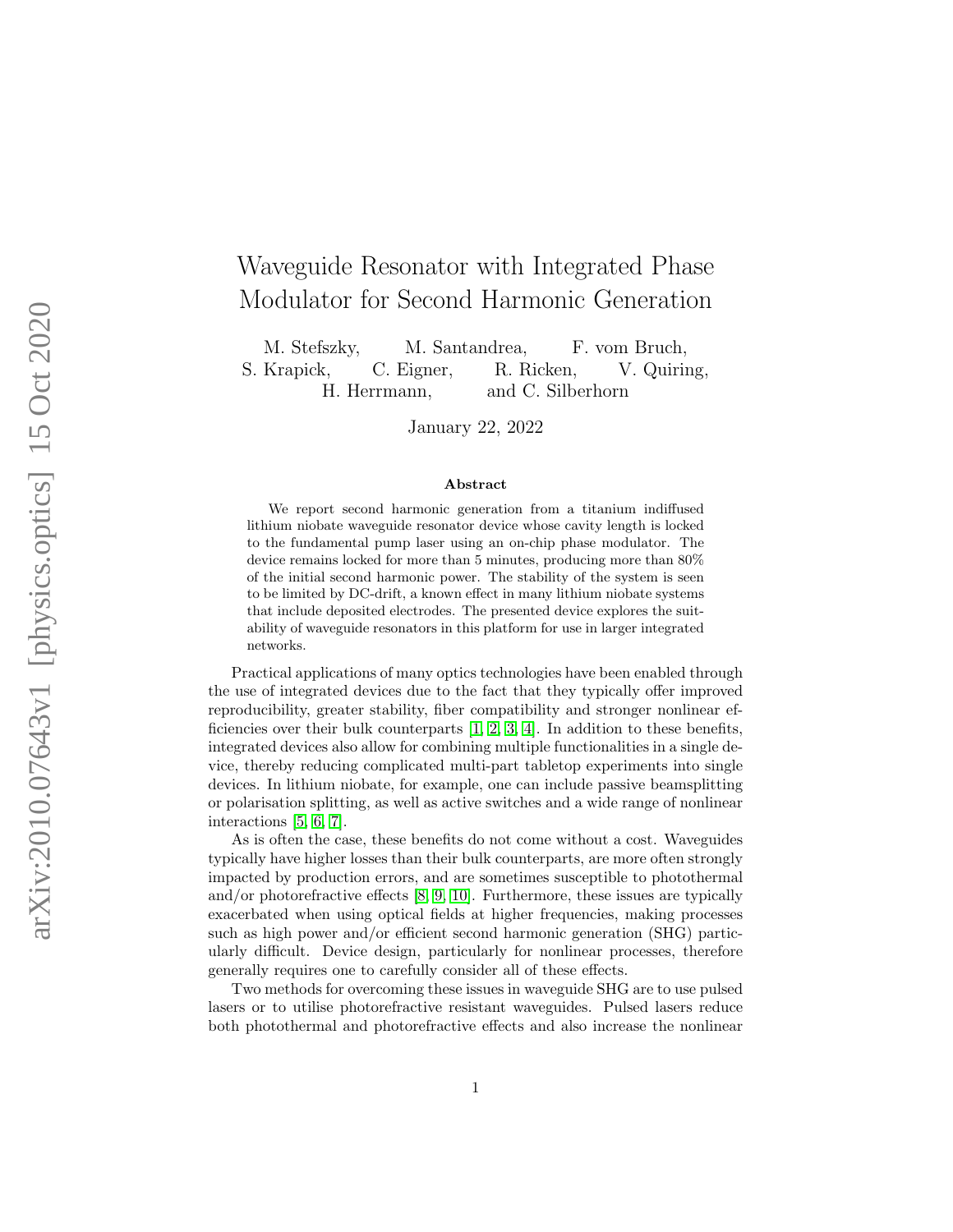interaction strength, thereby allowing one to achieve very high single-pass efficiencies at low average input powers in shorter waveguides [\[11,](#page-12-5) [12\]](#page-12-6). Alternatively, one can utilise waveguide systems that do not suffer from photorefractive effects, typically involving some form of doping [\[13,](#page-12-7) [14\]](#page-12-8). These devices enable the use of continuous-wave pump fields at high input powers, which are often preferred over pulsed solutions, for example, in interferometry [\[15\]](#page-12-9). These photorefractive resistant devices have been used to demonstrate high single-pass conversion efficiencies [\[16,](#page-12-10) [3,](#page-11-2) [17\]](#page-12-11). Another advantage to single-pass schemes is that the impact of losses is minimized, due to the fact that the losses are only sampled once.

An alternative solution to achieving high SH conversion efficiencies in waveguides is the use of waveguide resonators. Waveguide resonators allow for high conversion efficiencies of continuous-wave lasers at low input pump powers [\[18,](#page-13-0) [2,](#page-11-1) [19\]](#page-13-1) and provide the ability to tailor the desired operating point of the device through selection of the resonator reflectivities. Additionally, resonator dynamics can be exploited for other purposes, such as the generation of frequency combs, made possible by the intrinsic feedback properties of these systems [\[20,](#page-13-2) [21\]](#page-13-3). The drawbacks to resonator systems are that they are highly sensitive to waveguide losses and that they typically require active stabilisation, or locking, of the resonator length for long-term stability.

We recently presented a locked waveguide resonator showing high conversion efficiency and high operating power [\[22\]](#page-13-4). However, the stability of the system was optimal when the laser frequency was locked to the resonance condition of the waveguide. Unfortunately many applications, such as large scale networks, will require devices to work at a set wavelength. This could be achieved in the presented system using feedback to the temperature of the waveguide, but the performance of this lock was found to be inadequate.

Due to the presence of the electro-optic effect in lithium niobate, one can deposit electrodes in order to control the phase of the field through application of a voltage. While this is routinely done for single-pass systems and has been investigated in integrated laser systems [\[23,](#page-13-5) [24\]](#page-13-6), very little work has been done on integrating phase modulators into waveguide resonator systems for second harmonic generation [\[25\]](#page-13-7). This is possibly due to the known presence of the DC-drift effect often seen in such modulators [\[26\]](#page-13-8) . This effect causes a drift in the operating point (or set-point voltage) of such systems over time and has been the subject of much investigation for single-pass systems [\[27,](#page-13-9) [28,](#page-13-10) [29\]](#page-13-11). However, the limitations imposed by this DC-drift and the suitability of deposited electro-optic modulators (EOM) for stable resonator operation in lithium niobate systems remains unexplored.

Here, we present a waveguide resonator device that is locked to the fundamental pump laser frequency using a deposited EOM. The device is locked for over 5 minutes, producing approximately  $40\mu$ W of SH power with a  $2m$ W 1550nm fundamental field entering the cavity. The performance of the device is seen to be limited by the DC-drift effect and the results reveal the requirements to increase the long-term stability of the system.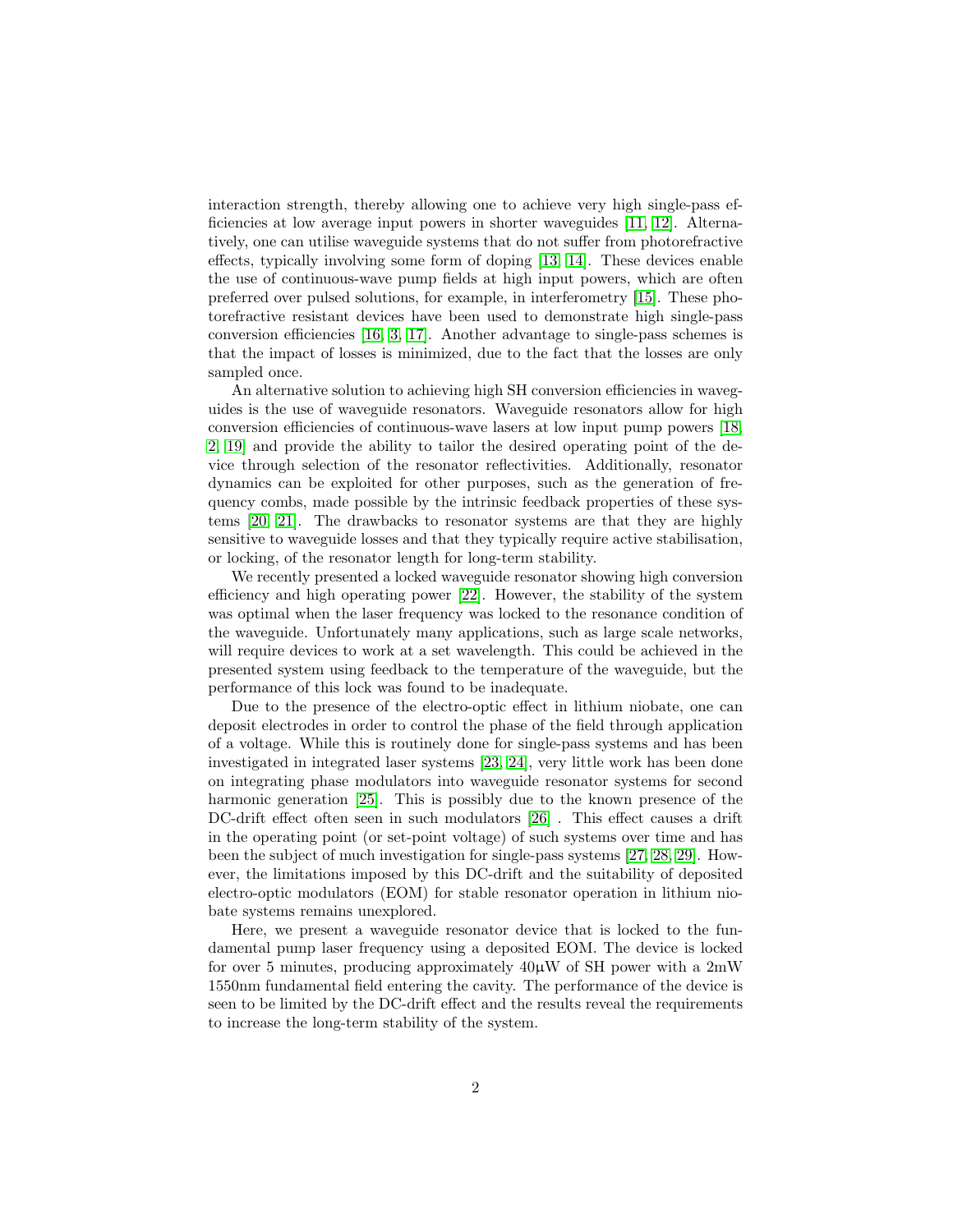

<span id="page-2-0"></span>Figure 1: Schematic Layout of the SHG waveguide resonator with integrated phase modulator. The waveguide is represented by the dark blue region, the gold rectangles represent electrodes and the white rectangles represented the poled area. Coatings are deposited on both end facets of the sample. Proportions not to scale.

# 1 Device Design and Production

A schematic detailing the construction of the device is shown in Fig. [1.](#page-2-0) Standard electric-field periodic-poling with a period of approximately 16.9µm is applied to half of the device while the other half contains the deposited electrodes for implementing a phase modulator. Coatings are applied to both facets of the sample in order to define a cavity for the fundamental field and a double-pass configuration for the second harmonic field. This design was selected in order to increase the amount of SH power exiting the desired port of the resonator. The drawback to this design is that the device is interferometrically sensitive to the phase between the forward and reverse propagating SHG waves [\[30,](#page-14-0) [31\]](#page-14-1).

The waveguides are first produced using a titanium indiffusion method, described in detail in previous work [\[22\]](#page-13-4). They are defined by depositing titanium stripes onto z-cut  $LiNbO<sub>3</sub>$  and are designed such that they are single-mode for the fundamental field at around 1550nm.

The next production step is to apply the periodic poling, the standard process of which is described in previous work [\[22\]](#page-13-4). In order to produce the more complex desired design, a longer sample is first produced, approximately 4cm long, with around 2cm of poling on one end of the device. The poling is done in this way because the liquid electrode periodic poling method used cannot apply poling all the way to the end of the sample. The resulting sample then has approximately 1cm removed from both ends, resulting in a 2cm long sample that is poled along approximately half of its length.

At this point, the waveguide exhibiting the highest performance from the 75 waveguides deposited onto the sample is identified. The losses at 1550nm are measured using a low-finesse Fabry-Perot loss measurement [\[32\]](#page-14-2), and the nonlinear performance is determined by measuring both the single-pass SHG efficiency and the profile of the phase-matching function. The profile of the phase-matching function is used as an indicator of waveguide inhomogeneities [\[9\]](#page-12-3).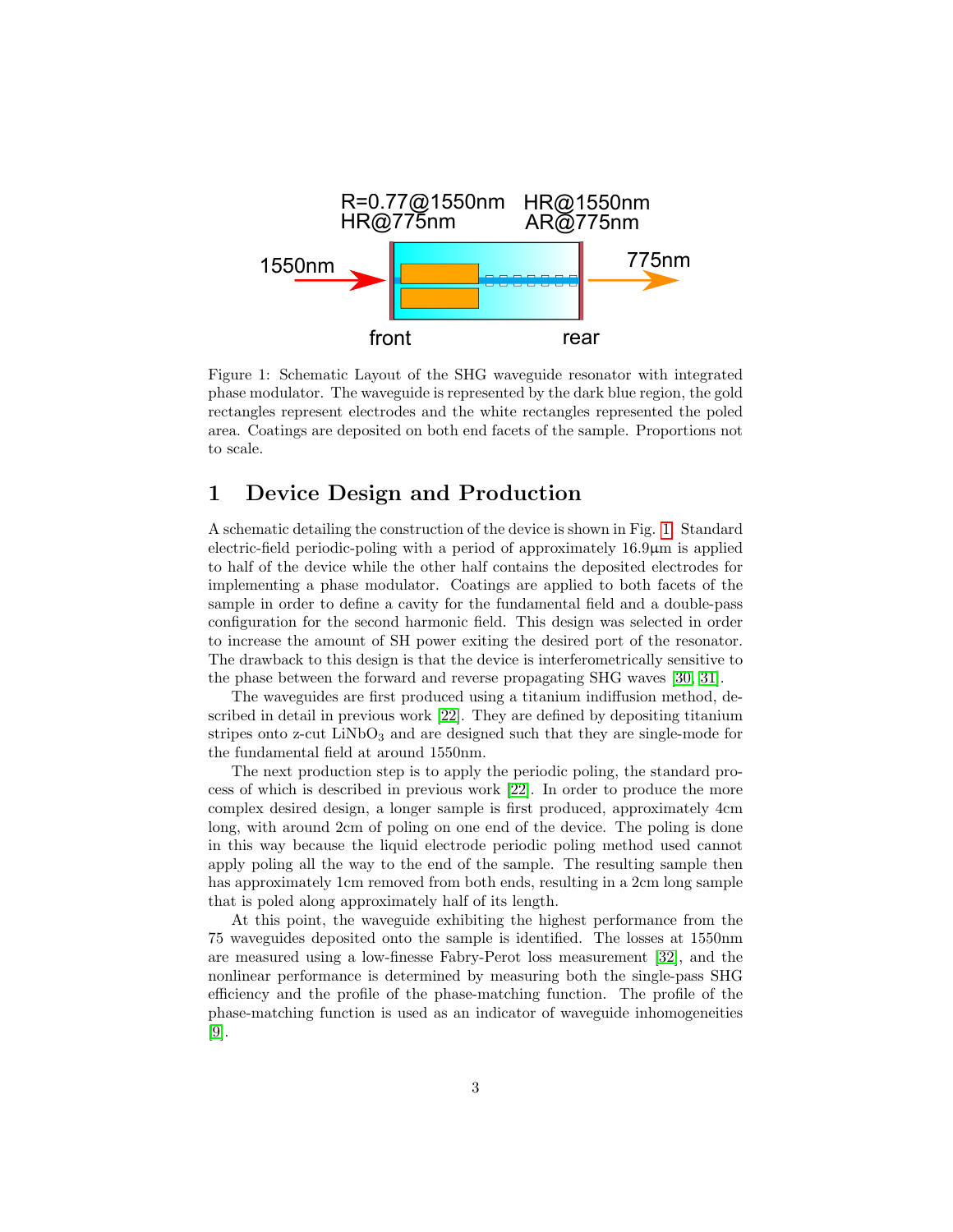Next, the electrodes are deposited onto the sample. The modulator electrodes consist of a 200nm thick  $SiO<sub>2</sub>$  buffer layer, a 10nm adhesive layer of titanium and finally a 100nm gold layer. The electrodes are deposited by means of confocal DC-magnetron sputter deposition and structured via a standard liftoff process and are deposited onto the section of the sample that has not been periodically poled. Note that, due to the domain inversion resulting from periodic poling, the net effect of a modulator above an (ideal) poled region would be no net phase shift for any applied voltage.

Finally, end facet coatings are deposited onto the sample using oxygen ionbeam assisted deposition. The mirror coating reflectivities are chosen to provide high SHG efficiency over a range of waveguide losses. This is important because the waveguide losses of the final device are likely to increase slightly from the initial measured values through the many processing steps that are undertaken. The input facet is chosen to have a high reflectivity (HR) coating for the second harmonic wavelength and a reflectivity of  $R_{in} = 70\%$  for the fundamental field. The output facet is chosen to have an anti-reflection coating for the second harmonic field  $(R< 1\%)$  and a HR coating  $(R_{out} > 99\%)$  for the fundamental field.

### 1.1 The Phase Modulator

For the given crystal orientation (z-cut), phase shifting is achieved by addressing the diagonal tensor element  $r_{33} \approx 31 \text{pm/V}$  via a field perpendicular to the sample surface. Consequently, one electrode is situated above the waveguide and the other beside the waveguide, separated by an inter-electrode gap of  $G = 9\mu$ m and with a width of 400 $\mu$ m, as illustrated in Fig. [1.](#page-2-0) The half-wave voltage,  $V_{\pi}$ , that results in a single-pass phase shift of  $\pi$  for the TM mode is given by

<span id="page-3-0"></span>
$$
V_{\pi} = \frac{\lambda G}{n_e^3 r_{33} \Gamma L_m},\tag{1}
$$

where  $n_e$  is the refractive index of the extraordinary axis at the wavelength λ,  $L_m$  is the length of the modulator, and  $\Gamma = \frac{G}{V} \int E|A|^2 dA \approx 0.32$  is the overlap integral between the applied electric field E and the optical mode A. The overlap integral is calculated using an optical mode profile measured from a similar sample (with an intensity FWHM of 5.3  $\mu$ m and 3.4  $\mu$ m for the horizontal and vertical directions respectively) and the electric field due to the modulator is calculated using [\[33\]](#page-14-3). This expression results in an expected  $V_{\pi}$  of approximately 16V for an 8mm long electrode, assuming that the edge of the electrode is aligned to the edge of the waveguide. Note that the electrode is slightly shorter in length than the desired 1cm due to limitations in processing the end of the sample. The half-wave voltage is equal to the voltage required to scan one free spectral range due to the fact that the field experiences this phase shift twice per round trip. Using this geometry and neglecting the effect of the buffer layer, which would otherwise act to reduce this capacitance [\[34\]](#page-14-4), we estimate the capacitance of the device to be  $C \approx 6p$ F which would give an RC bandwidth of  $\Delta f \approx 1.1$ GHz, assuming a 50∆ termination resistance [\[35\]](#page-14-5). This bandwidth is much faster than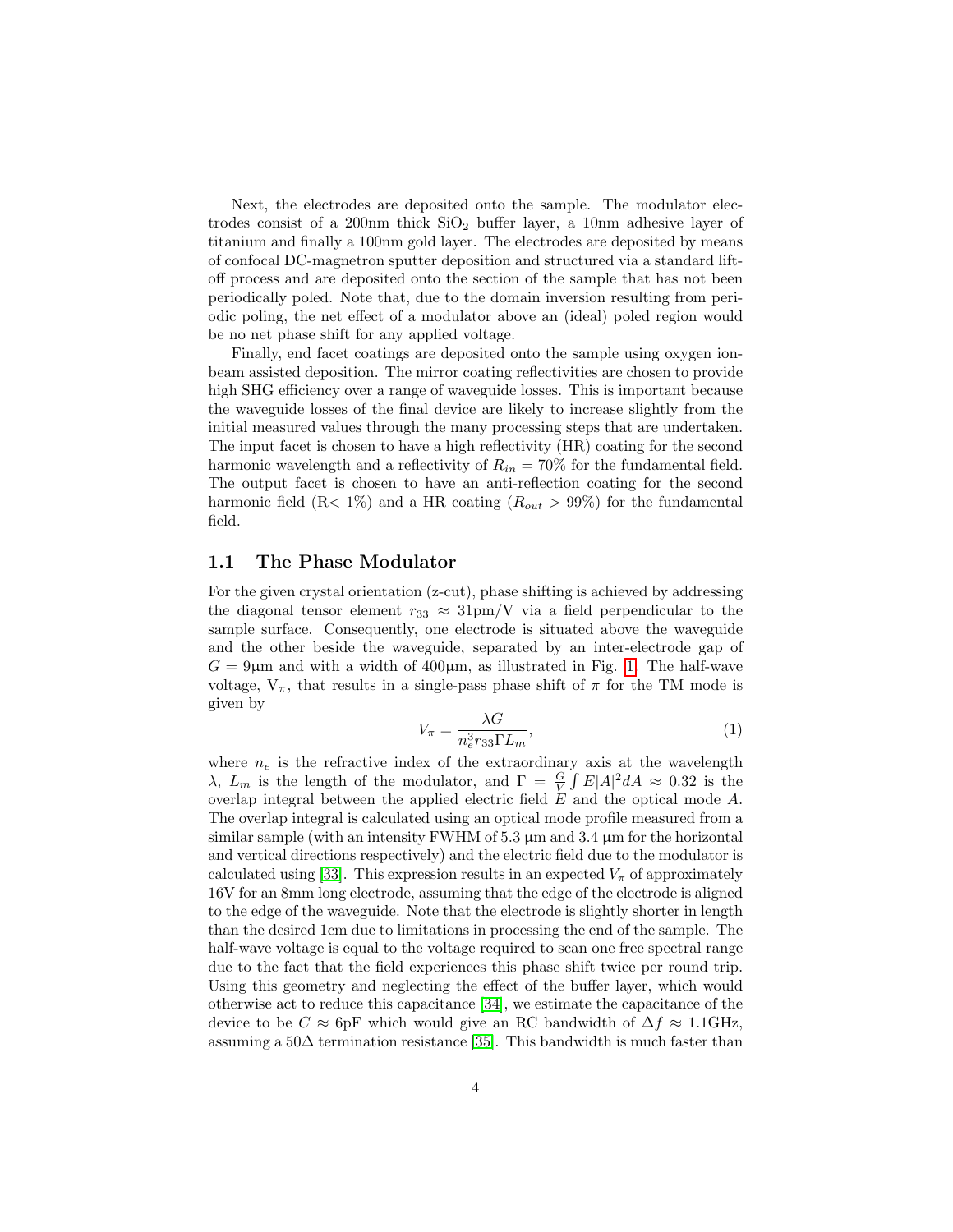

<span id="page-4-0"></span>Figure 2: Experimental setup.

the available electronics and orders of magnitude faster than the bandwidth one requires for a typical cavity lock and as such is of little concern for the desired application.

# 2 Experimental Setup

The experimental setup is illustrated in Fig. [2.](#page-4-0) A 1550nm laser continuous-wave (cw) laser (Tunics) is used as the pump source. It passes through a Faraday isolator, an electro-optic phase modulator (EOM) and a polarising beam splitter (PBS) before impinging on the cavity. The electro-optic phase modulator generates sidebands at 25MHz for the Pound-Drever-Hall (PDH) locking scheme [\[36\]](#page-14-6). The light that is reflected from the resonator is redirected by the Faraday Isolator and detected on photodiode PD1 to derive the locking signal. The PBS in combination with a half-wave plate provides power control. The waveguide itself is heated to approximately 180◦ Celsius in order to reduce the effects of photorefraction using a two-stage oven consisting of a resistive heater below a Peltier element which is used for fast fine-tuning of the temperature. After the waveguide a dichroic mirror (DM) separates the generated second harmonic field from the fundamental field. The second harmonic field is directed to photodetector PD2, while the fundamental field can be directed using a half-wave plate PBS combination to either photodetector PD3 or fibre-coupled to a single-mode fibre after transmission through a second Faraday Isolator. The electrodes on the waveguide are connected to a copper strip on the oven and are directed to an amplifier into which the control signal or a triangular sweep signal can be fed.

# 3 Linear Characterization

The linear performance of the device (the losses, coupling efficiency, and mirror reflectivities) at the fundamental wavelength are characterized using the same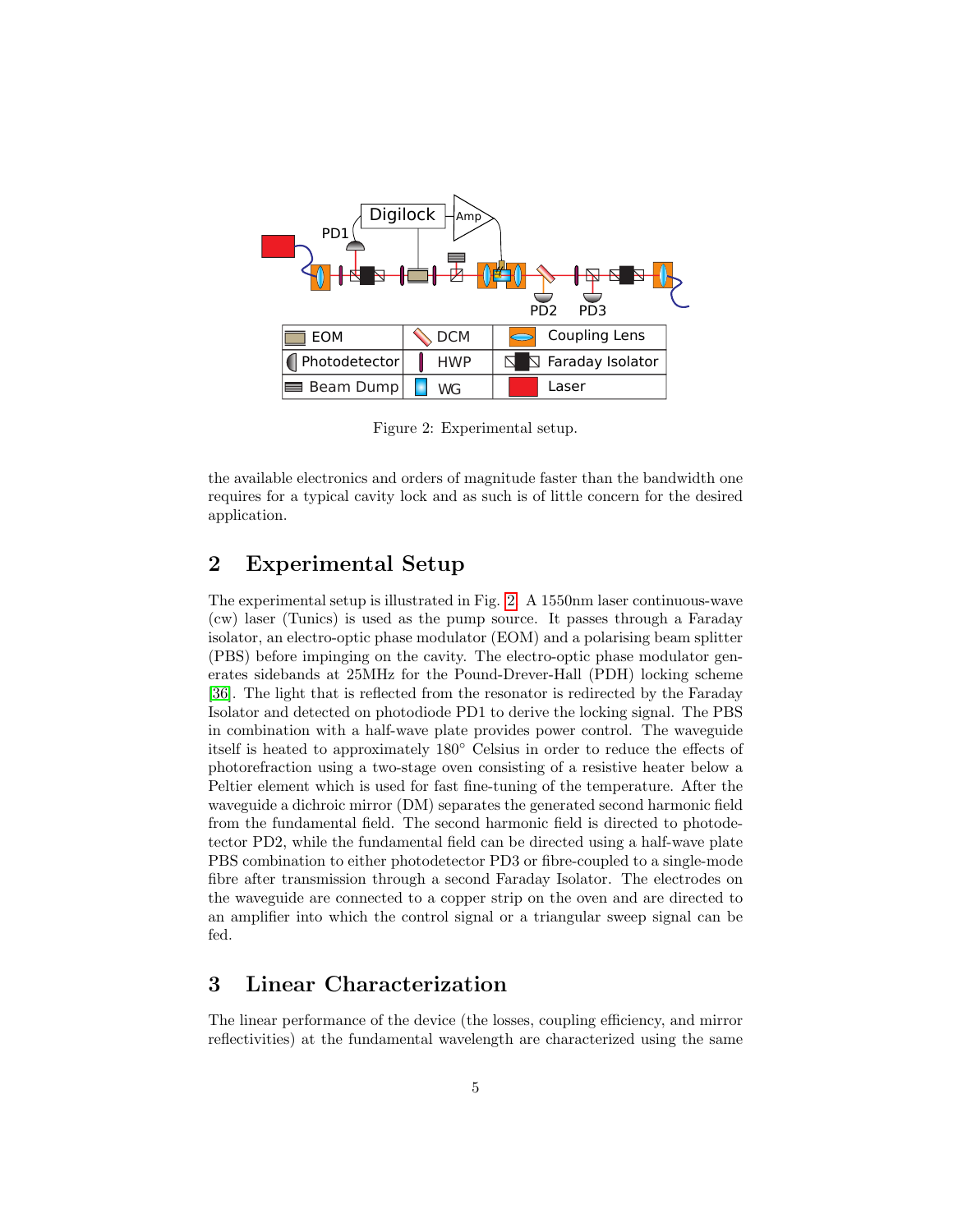methods described in [\[22\]](#page-13-4). Firstly, the reflectivity of the input/front mirror is measured by translating the sample laterally such that the fundamental field is incident on the substrate. The amount of reflected light is then measured with the aid of the first Faraday isolator and provides an accurate estimate of the reflectivity of the front-facet coating. Next, the reflected and transmitted powers of the fundamental field are measured when the system is both on and off resonance. These measured values, in combination with the coupling efficiency of the fundamental field into the waveguide, can be used to determine the reflectivity of the output/rear facet and the internal losses of the resonator.

The coupling efficiency of the fundamental field to the waveguide is measured after slight alterations to the experimental setup. Both Faraday isolators are inverted such that light can pass in the opposite direction and the laser is coupled to the fibre at the rear of the waveguide. The resonator is then brought to resonance and the field exiting the waveguide is coupled to the fibre where the laser was initially connected. The amount of light entering this fibre then provides the coupling efficiency of the waveguide mode to this fibre.

Using these characterisation techniques the coupling of the fundamental light into the waveguide was found to be  $0.68 \pm 0.03$  and the reflectivity of the front facet at this wavelength  $R_{in}=0.694 \pm 0.007$ . Using these values, it is then found that the losses of the cavity at the fundamental wavelength are  $0.25 \pm 0.01$  dB/cm and the reflectivity of the rear facet is  $R_{out} = 0.997 \pm 0.001$ . We note that initial characterization of the waveguide using the low-finesse Fabry-Perot method estimated the losses at around 0.16dB/cm, much higher than what has been previously demonstrated [\[37\]](#page-14-7) due to the need to find a waveguide with both low losses and desirable nonlinear properties. The loss measurements reveal that the losses have increased due to the presence of the electrode. Minimization of these additional losses by varying the properties of the modulator is currently under investigation. Given the length of the sample of L = 2cm, the free spectral range  $FSR = \frac{c}{2Ln_g} = 3.47 \text{GHz}$ , finesse  $F =$  $\frac{\pi\sqrt{r}}{1-r} = 10.4$  and cavity linewidth  $\nu = \frac{FSR}{F} = 334 \text{ MHz}$  can all be determined; where  $n<sub>g</sub>$  is the group index of the fundamental wave, c is the speed of light, and  $r = \sqrt{R_{in}R_{out}e^{-\alpha_{\omega}L}}$  with fundamental field (intensity) losses of  $\alpha_{\omega}$ . Note that the described cavity provides an intra-cavity power enhancement of the fundamental field given by  $f = \frac{1 - R_{in}}{(1 - \sqrt{R_{in}R_{out}e^{a_{\omega}L}})} \approx 20$ , significantly enhancing the system efficiency in comparison to a single-pass device [\[19\]](#page-13-1).

### 4 Nonlinear Characterization

The nonlinear performance of the device is then characterized. The expected nonlinear conversion efficiency  $\eta$ , defined as the ratio of the output second harmonic power  $P_{SH}$  to the input fundamental field power  $P_{in}$ , is calculated using an extension to the theory presented by Berger  $et al[38]$  $et al[38]$ . An overview of the treatment is presented here, while a more detailed treatment can be found in a paper dedicated to investigation of this extended theory [\[39\]](#page-14-9). One first finds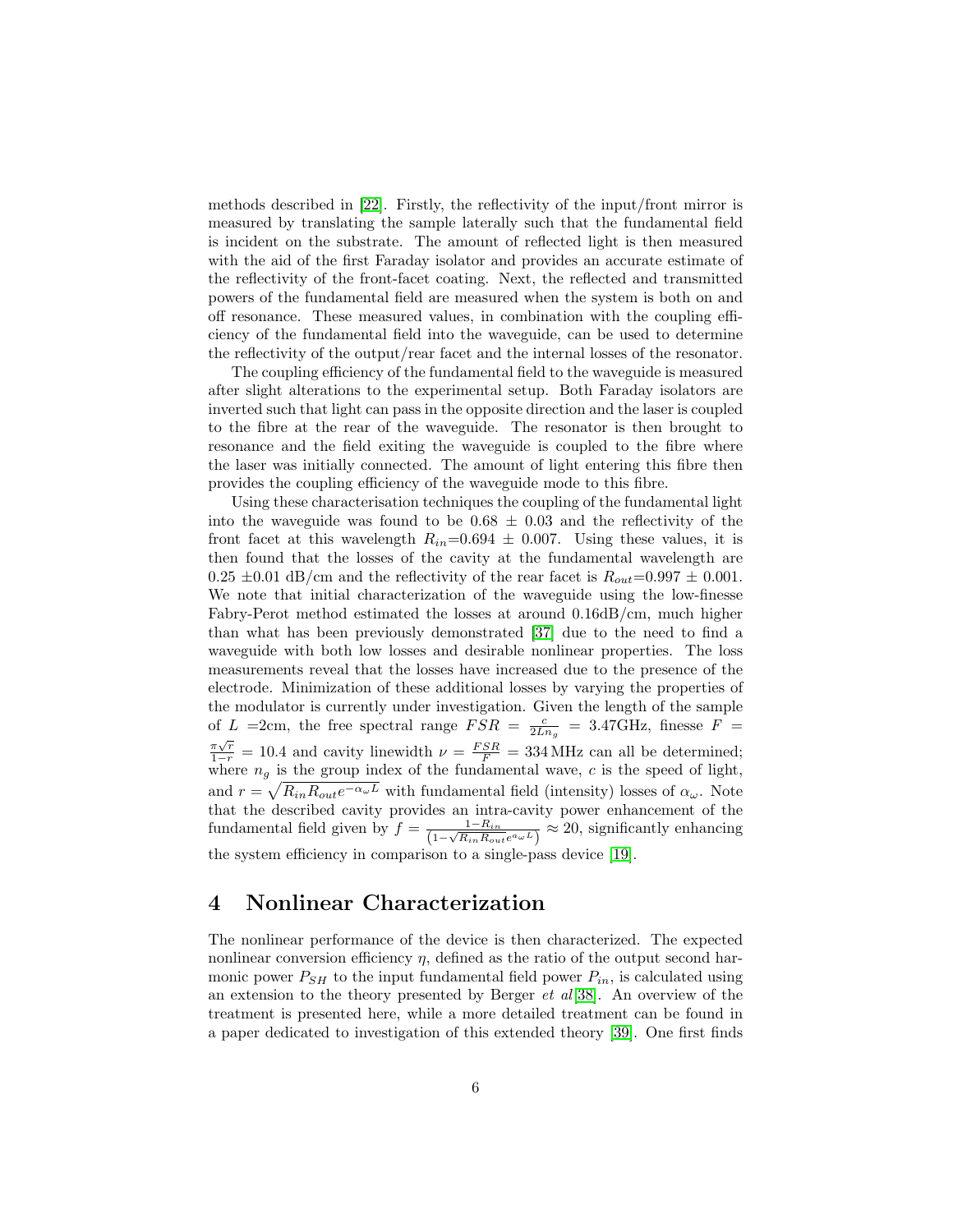the circulating fundamental field traveling in the forward direction at the input mirror  $E_{\omega}^{f}(0)$  using the standard Fabry-Perot treatment

$$
E_{\omega}^{f}(0) = E_{in} \frac{\tau_{\omega,0}}{1 - \rho_{\omega,0}\rho_{\omega,L} \cdot e^{-i2k_{\omega}L} \cdot e^{-\alpha_{\omega}L}}
$$
(2)

where we define the wavevector of the fundamental field  $k_{\omega}[m^{-1}]$ , the fundamental field (intensity) losses  $\alpha_{\omega}[m^{-1}]$ , the complex reflectivity for the input/output facets  $\rho_{\omega,0/L}$  at  $\omega$ , the complex transmission of the input facet  $\tau_{\omega,0}$  at  $\omega$ , and the driving field at  $\omega$ ,  $E_{in}$ . Assuming negligible fundamental-field pump-depletion over a single round-trip, one can describe the generated second harmonic field amplitude over a single pass of the sample with length  $z$  using

$$
\frac{dE_{2\omega}}{dz} = i\gamma \left[ E_{\omega} e^{\alpha_{\omega} z/2} \right]^2 e^{i\Delta kz} - \frac{\alpha_{2\omega}}{2} E_{2\omega},\tag{3}
$$

where  $E_{2\omega}$  describes the second harmonic field envelope,  $\alpha_{2\omega}$ [m<sup>-1</sup>] is the intensity losses of the second harmonic field,  $\gamma$ [m/V] denotes the nonlinear coupling strength, and  $\Delta k = 2k_{\omega} - k_{2\omega} + k_{QPM}[\text{m}^{-1}]$  represents the wave vector mismatch between the two fields, where  $k_{2\omega}$  and  $k_{QPM} = \frac{2\pi}{\Lambda}$  represent the wave vectors of the second harmonic field and any periodic poling  $\Lambda$  respectively. Under the necessary constraints the nonlinear coupling strength can be related to the commonly used single-pass, lossless, normalized efficiency  $\eta_0[1/(W \text{ cm}^2)]$ to the commonly used single-pass, hossiess, hormanized emerging  $\eta_{0}$ [1/(w cm )]<br>over a length L given by  $\eta = \tanh^2[\sqrt{\eta_0 P_{in}}L]$  [\[19\]](#page-13-1) using  $\gamma = \sqrt{\eta_0 \cdot 10^4}$ . With the field evolution described, one can then find a set of equations that describe the second harmonic field at all interfaces within the sample in order to find a self-consistent solution for the second harmonic cavity field.

The SHG conversion efficiency is then measured by monitoring the amount of generated SH power as the fundamental field power is varied. The frequency of this laser is scanned by applying a  $\pm 20V$  triangle waveform to the piezoelectric transducer of the external cavity of the laser which shifts the frequency by approximately -300MHz/V. This applied voltage is sufficient to scan over one free spectral range of the system and removes the need to lock the system with different input powers for each measurement. The SH conversion efficiency is then found by scanning the temperature of the waveguide at each new power to find the maximum SH output power, measured on PD2, for each given input power.

The measured conversion efficiency is compared to theory in Fig[.3.](#page-7-0) The theory is seen to closely predict the conversion efficiency of the device when the only free parameter, the nonlinear efficiency, is set to  $\eta_0 = 11\% / (\text{W} \cdot \text{cm}^2)$ . This value is much lower than the theoretical maximum of approximately  $40\% / (W \cdot$ cm<sup>2</sup> ) for short samples that has been observed in previous samples [\[22\]](#page-13-4). Note that this theoretical maximum reduces as the length of a sample is increased due to accumulative effects from waveguide inhomogeneities [\[9\]](#page-12-3). The observed reduction in the nonlinear efficiency is likely due to a degraded poling quality near the edge of the poled region in the middle of the sample due to field edge effects.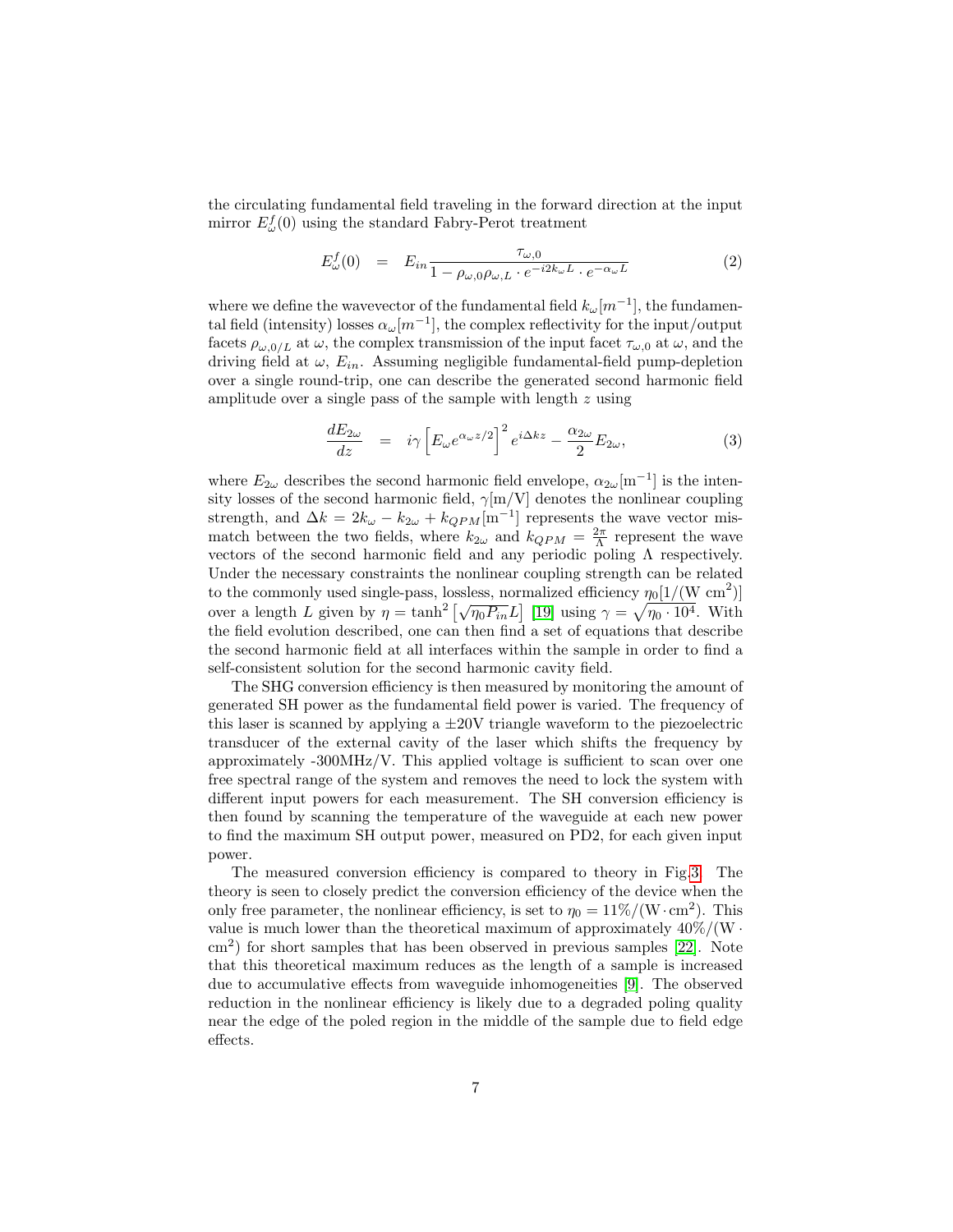

<span id="page-7-0"></span>Figure 3: SH Power exiting the waveguide resonator as the fundamental power entering the resonator is varied. The black line shows the predicted SHG with a nonlinear efficiency of  $11\%$  /(W·cm)<sup>2</sup> using the presented theory, while the blue lines indicates the measured SH powers with associated error bars.

# 5 Modulator Performance

### 5.1 Scanning the Phase

The performance of the modulator is first investigated by applying a voltage and monitoring the transmitted SH and fundamental fields as approximately 2mW of fundamental power enters the cavity. As the voltage is varied and the resonance condition in scanned, we expect to see the transmitted fundamental power follow the standard cavity response and the second harmonic power follow the square of the amplitude of this field. The resulting transmitted fundamental and SH fields, measured on PD3 and PD2 respectively, are shown in Fig. [4.](#page-7-1)



<span id="page-7-1"></span>Figure 4: Transmitted fundamental (red) and second harmonic (blue) fields detected on photodetectors PD3 and PD2, respectively, as the swept voltage applied to the modulator is monitored (black line, applied voltage/100).

It can be seen that the modulator is able to tune the resonance condition of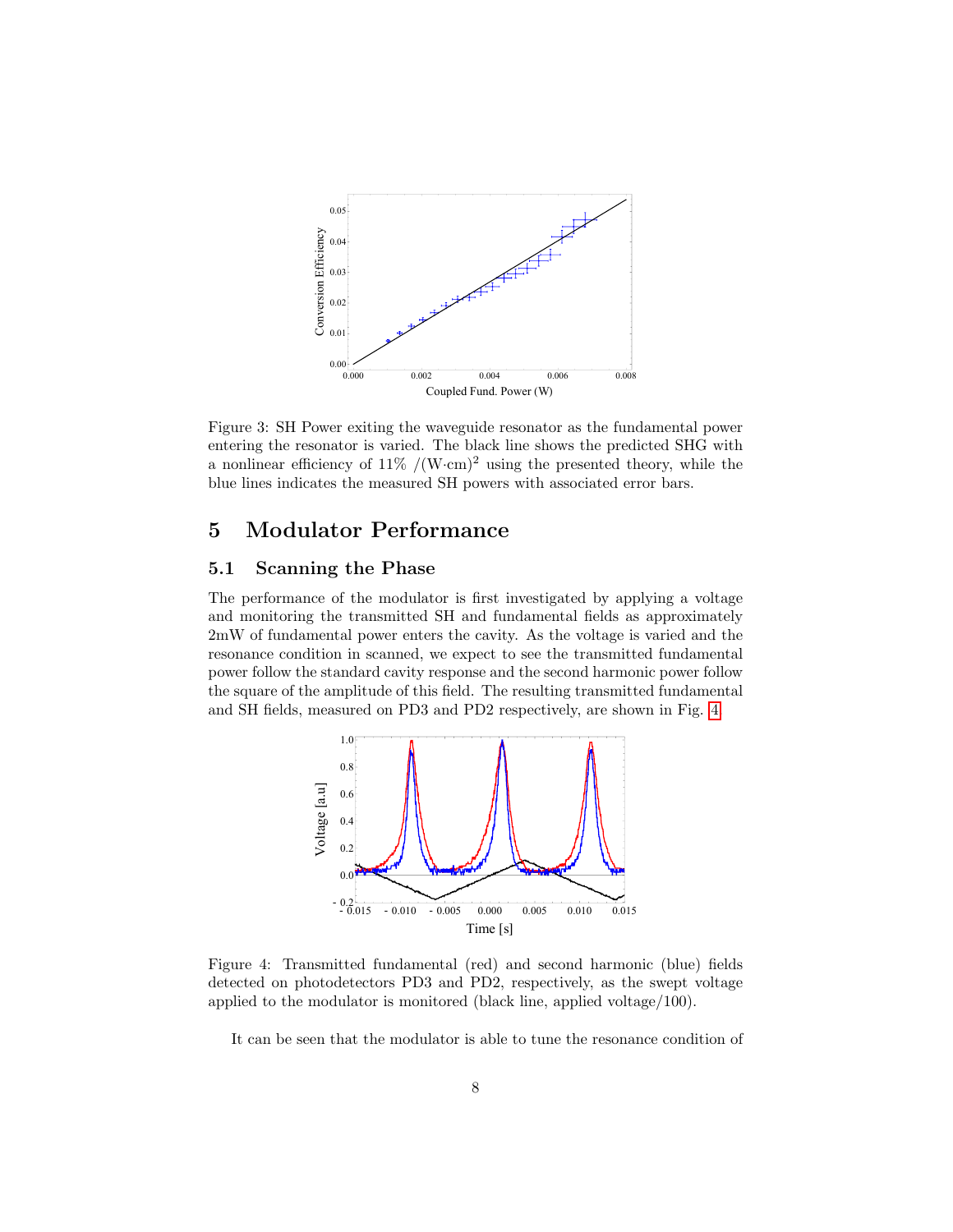the cavity over more than one linewidth. It is not possible to directly measure the voltage required to scan one FSR of the system due to the possibility of arcing between the electrodes, but it can be inferred by relating the FWHM and finesse of the cavity. From Fig. [4,](#page-7-1) the voltage required to scan over the FWHM of the fundamental resonance condition is found to be approximately 4.3V. Multiplying this by the measured finesse of the fundamental cavity reveals that approximately 45V is required to scan one FSR of the system.

We note that this inferred voltage required to scan one FSR is significantly higher than the expected value and that the transmitted fields show some asymmetry in the profile over the scan. Monitoring the transmitted fields when instead scanning the frequency of the laser with identical fundamental field power reveals that these distortions are no longer present. These asymmetries are therefore attributed to a nonlinearity in the phase shift generated by the EOM, and not to a photothermal or photorefractive effect. The unexpectedly high voltage required to scan one FSR also indicates the presence of unwanted effects. These effects are explored in further detail in the following sections.

### 5.2 Locking the Phase

The length of the cavity is locked to the resonance of the fundamental field using a standard Pound-Drever-Hall locking scheme. This field is modulated at 25MHz using a free-space electro-optic phase modulator and the field is detected upon reflection from the cavity at PD1 to generate the feedback signal (see Fig. [2\)](#page-4-0). The feedback signal is inserted into a Toptica Digilock digital locking box where the feedback signal is tailored using a standard PID configuration. The generated control signal is fed into an amplifier that then drives the phase modulator electrodes that have been deposited on the chip.

The resulting transmitted fundamental and second harmonic fields and the control signal that is fed into the modulator for a typical lock are illustrated in Fig. [5.](#page-9-0) For the first  $\approx 20$  seconds the input fundamental field is blocked and the EOM is driven with a ramp signal. After this time the fundamental field is opened and the system is locked. One can see that there is an accumulating shift in the system operating point, as the control signal increases over time. At  $\approx 420$ seconds the maximum range of the lock (12V) is reached (chosen to ensure that arcing does not occur) and the lock drops. One can see that the cavity system is extremely stable as the cavity remains near to resonance even after the lock is no longer able to compensate for the drift. The slight decrease in the amount of transmitted fundamental power over the measurement was attributed to a reduction in the amount of power transmitted through the waveguide, observed immediately after the measurement time, and not a variation in the locking point of the system. This reduction in the transmitted power could not be corrected for by reoptimising the input coupling and therefore may indicate a slight increase in the internal losses of the system over time, the source of which could not be identified.

The system remains locked for over 5 minutes producing over 80% of the initial SH power of  $\approx 40 \mu$ W. These results show that this platform is already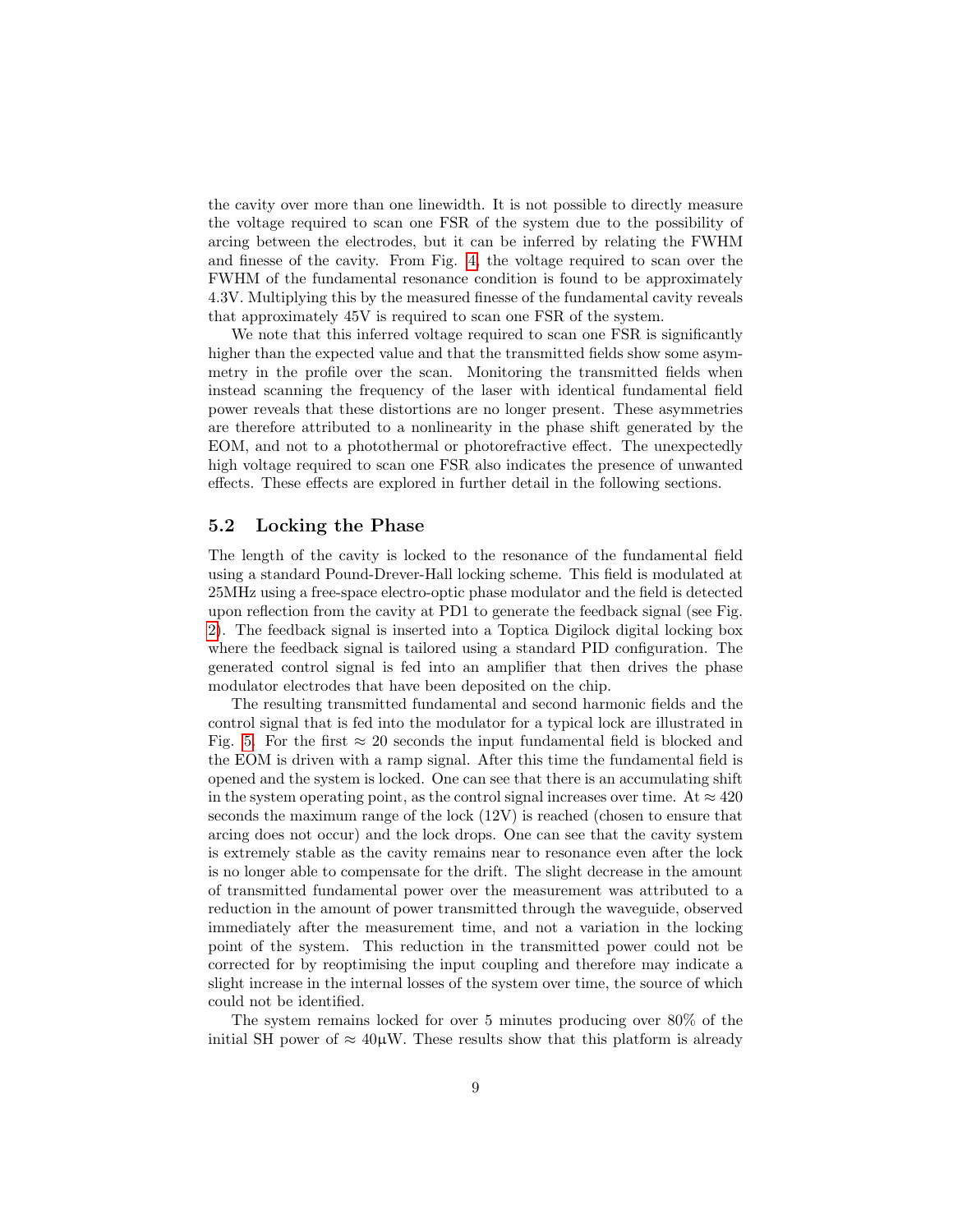

<span id="page-9-0"></span>Figure 5: The transmitted fundamental and second harmonic fields (measured on PD3 and PD2 respectively) and the associated control signal from a lock with approximately 2.8mW of fundamental field entering the cavity. The fields are initially blocked and the lock is engaged at approximately 20 seconds.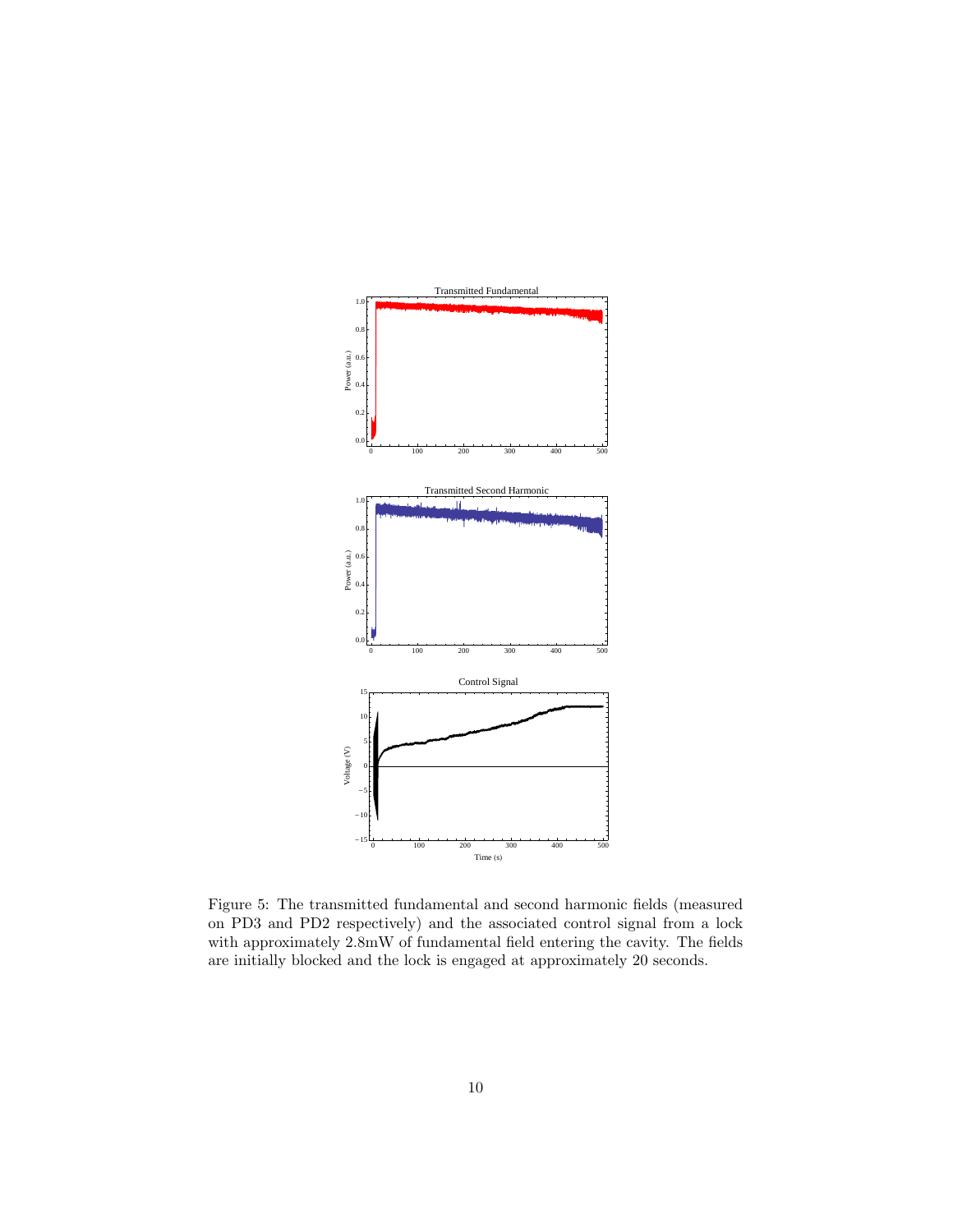capable of mid-term stability but also reveals that there is room for further improvements. It is evident that there are currently two limitations to the locking performance of the system; the system drift that can be observed in the control signal, and the limited range of the lock.

# 6 EOM DC-Drift

The control signal shown in Fig. [5](#page-9-0) reveals that two effects with different time constants dominate the dynamics of the system drift. Although the quantitative behavior of the control signal can vary from lock to lock, the general shape of the lock remained mostly unchanged for almost all locks. There is a rapid response to the lock that stabilizes rather rapidly (here in  $\approx 10{\text -}20$  seconds) and then a slower response that slowly shifts the operating point of the system until the maximum driving voltage is reached and the lock is unable to further compensate for this shift (here at  $\approx 400$  seconds).

To investigate the source of these drifts the fundamental field power entering the cavity was reduced by nearly an order of magnitude (to  $\approx 0.35$ mW) and the lock was engaged. The magnitude of the initial rapid response of the system is noticeably reduced but the slower drift component is mostly unaltered, with the lock reaching its range after approximately 500 seconds. Furthermore, the drift is seen to not correlate with a change in the temperature of the sample. Both photorefractive and photothermal effects are power dependent [\[8\]](#page-12-2) and so are unlikely to be causing this long-term drift. The lock is also unlikely due to a laser frequency drift as the direction of the observed drift and its strength is noticeably correlated to the polarity applied to the EOM when the lock is engaged, with the lock reaching the range limit at -12V in approximately 200 seconds. It is therefore likely that this drift is due to the DC-drift seen in similar systems, originating from charge migration due to the EOM design, particularly the buffer layer choice [\[26,](#page-13-8) [40\]](#page-14-10). There are known techniques for reducing this effect, such as varying the chosen buffer layer [\[26,](#page-13-8) [27\]](#page-13-9), which need to be explored in future iterations of the device.

# 7 Locking Range

The second issue observed in the system is that the voltage required to scan one FSR is approximately 45V, while the expected value is around 16V, as determined through Eq. [1.](#page-3-0) To investigate this issue further the transmitted fundamental and second harmonic fields were monitored as the applied voltage ramp was varied, as in Fig [4.](#page-7-1) A detrimental effect was seen when the applied voltage ramp did not include a DC offset (the polarity of which was insignificant). In the absence of a DC offset the range of the scan was seen to reduce over a few tens of seconds, even though the applied voltage did not vary. At this time the FWHM was seen to correspond to a voltage scan of around 20V, in contrast to the 4.3V seen in the presence of a DC offset. It therefore appears as though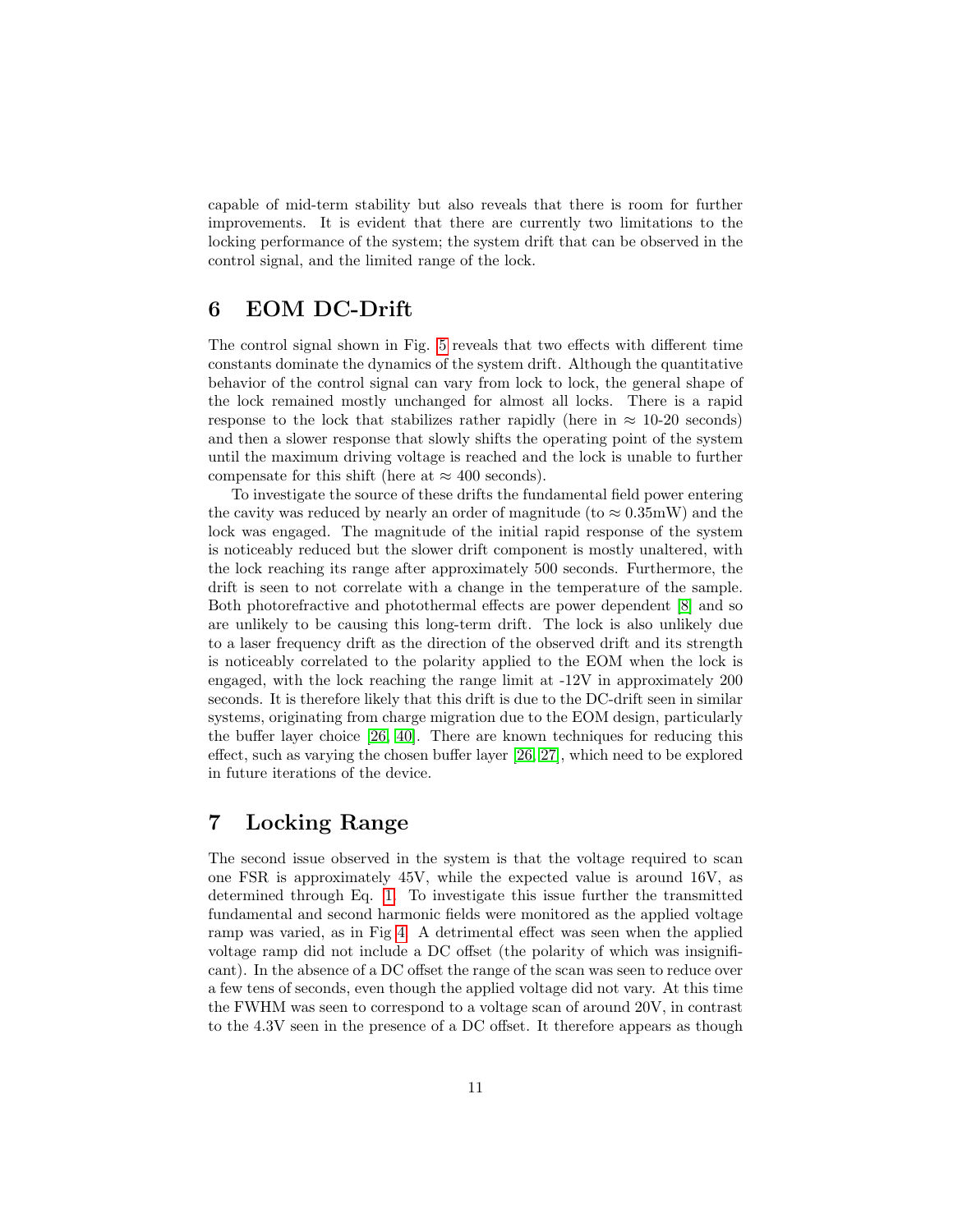there is a build up of slow-moving charge that act to screen the applied voltage in the absence of this DC offset. With the DC offset it appears as though these charges are able to dissipate via some mechanism, thereby removing or reducing the screening effect. This effect warrants further investigation, and may be the cause of the observed high voltage required to scan one FSR, but is outside the scope of this paper.

# 8 Conclusion

In conclusion we have presented a titanium indiffused lithium niobate resonator device that includes an electro-optic modulator for cavity length stabilisation. The device is locked for over 5 minutes and the produced SH power remains within over 80 % of the initial value. The limitation to the lock is the drift of the resonance condition that occurs over several minutes and appears to be due to the DC-drift effect, which can be minimised in future iterations through optimisation of the modulator design. These pioneering results demonstrate that integrated EOM's can be used to lock the resonance condition of titanium indiffused waveguide resonators, even in the presence of photorefraction, thereby establishing the prospect of using this technology in applications that require operation at a fixed wavelength, such as in large integrated networks.

### References

- <span id="page-11-0"></span>[1] F. Kaiser, B. Fedrici, A. Zavatta, V. D'Auria, and S. Tanzilli. A fully guided-wave squeezing experiment for fiber quantum networks. Optica, 3(4):362–365, Apr 2016.
- <span id="page-11-1"></span>[2] Rui Luo, Yang He, Hanxiao Liang, Mingxiao Li, and Qiang Lin. Highly tunable efficient second-harmonic generation in a lithium niobate nanophotonic waveguide. Optica, 5(8):1006–1011, Aug 2018.
- <span id="page-11-2"></span>[3] J. Sun and C. Xu. 466 mW green light generation using annealed protonexchanged periodically poled  $MgO:LiNbO<sub>3</sub>$  ridge waveguides. Opt. Lett., 37:2028, 2012.
- <span id="page-11-3"></span>[4] Wolfgang Sohler, Hui Hu, Raimund Ricken, Viktor Quiring, Christoph Vannahme, Harald Herrmann, Daniel Büchter, Selim Reza, Werner Grundkötter, Sergey Orlov, Hubertus Suche, Rahman Nouroozi, and Yoohong Min. Integrated optical devices in lithium niobate. Opt. Photon. News, 19(1):24–31, Jan 2008.
- <span id="page-11-4"></span>[5] P R Sharapova, K H Luo, H Herrmann, M Reichelt, T Meier, and C Silberhorn. Toolbox for the design of LiNbO3-based passive and active integrated quantum circuits. New Journal of Physics, 19(12):123009, dec 2017.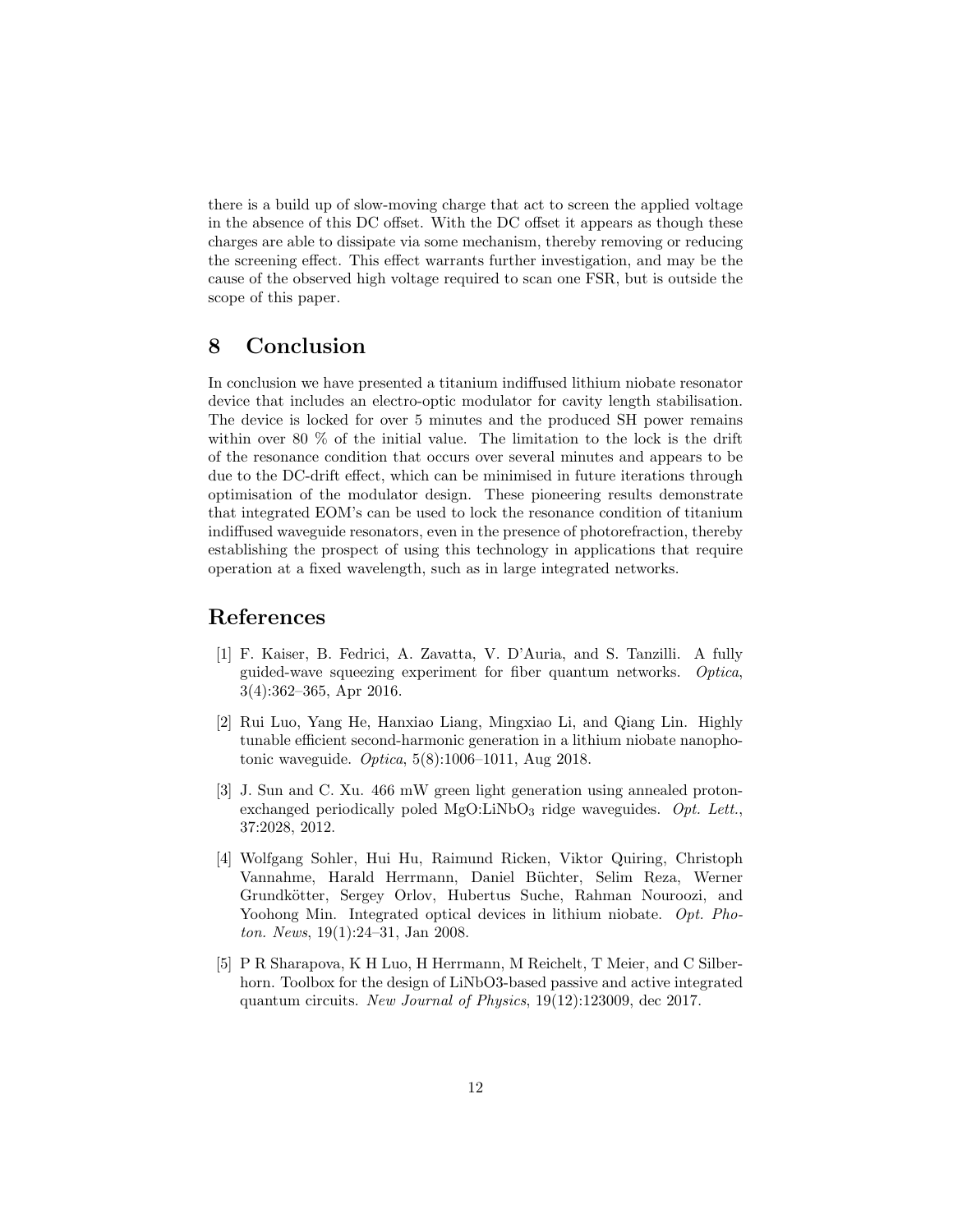- <span id="page-12-0"></span>[6] Kai-Hong Luo, Sebastian Brauner, Christof Eigner, Polina R. Sharapova, Raimund Ricken, Torsten Meier, Harald Herrmann, and Christine Silberhorn. Nonlinear integrated quantum electro-optic circuits. Science Advances, 5(1), 2019.
- <span id="page-12-1"></span>[7] S. Krapick, H. Herrmann, V. Quiring, B. Brecht, H.Suche, and Ch. Silberhorn. An efficient integrated two-color source for heralded single photons. New J. Phys., 15:033010, 2013.
- <span id="page-12-2"></span>[8] X. Sun, H. Liang, R. Luo, W. C. Jiang, X. Zhang, and Q. Lin. Nonlinear optical oscillation dynamics in high-Q lithium niboate microresonators. Opt. Exp., 25:13504, 2017.
- <span id="page-12-3"></span>[9] M Santandrea, M Stefszky, V Ansari, and C Silberhorn. Fabrication limits of waveguides in nonlinear crystals and their impact on quantum optics applications. New Journal of Physics, 2019.
- <span id="page-12-4"></span>[10] Matteo Santandrea, Michael Stefszky, Ganaël Roeland, and Christine Silberhorn. Interferometric method for determining the losses of spatially multi-mode nonlinear waveguides based on second harmonic generation. Opt. Express, 28(4):5507–5518, Feb 2020.
- <span id="page-12-5"></span>[11] Jonas Burghoff, Christian Grebing, Stefan Nolte, and Andreas Tünnermann. Efficient frequency doubling in femtosecond laser-written waveguides in lithium niobate. Applied Physics Letters, 89(8):081108, 2006.
- <span id="page-12-6"></span>[12] Zheng Zheng, Andrew M. Weiner, Krishnan R. Parameswaran, Ming-Hsien Chou, and Martin M. Fejer. Femtosecond second-harmonic generation in periodically poled lithium niobate waveguides with simultaneous strong pump depletion and group-velocity walk-off. J. Opt. Soc. Am. B, 19(4):839– 848, Apr 2002.
- <span id="page-12-7"></span>[13] K. Sakai, Y. Koyata, and Y. Hirano. Planar-waveguide quasi-phasematched second-harmonic-generation device in y-cut MgO-doped LiNbO<sub>3</sub>. Opt. Lett., 31:3134, 2006.
- <span id="page-12-8"></span>[14] G. Li, Y. Cui, and J. Wang. Photorefractive inhibition of second harmonic generation in periodically poled MgO doped LiNbO<sub>3</sub> waveguide. Opt. Express, 21:21790, 2013.
- <span id="page-12-9"></span>[15] The LIGO Scientific Collaboration. A gravitational wave observatory operating beyond the quantum shot-noise limit. Nat. Phys., 2083, 2011.
- <span id="page-12-10"></span>[16] K. Sakai, Y. Koyata, and Y. Hirano. Blue light generation in a ridge waveguide MgO:LiNbO<sub>3</sub> crystal pumped by a fiber Bragg grating stabilized laser diode. Opt. Lett., 32:2342, 2007.
- <span id="page-12-11"></span>[17] Andreas Jechow, Danilo Skoczowsky, and Ralf Menzel. 100 mw high efficient single pass shg at 488 nm of a single broad area laser diode with external cavity using a ppln waveguide crystal. Opt. Express, 15(11):6976– 6981, May 2007.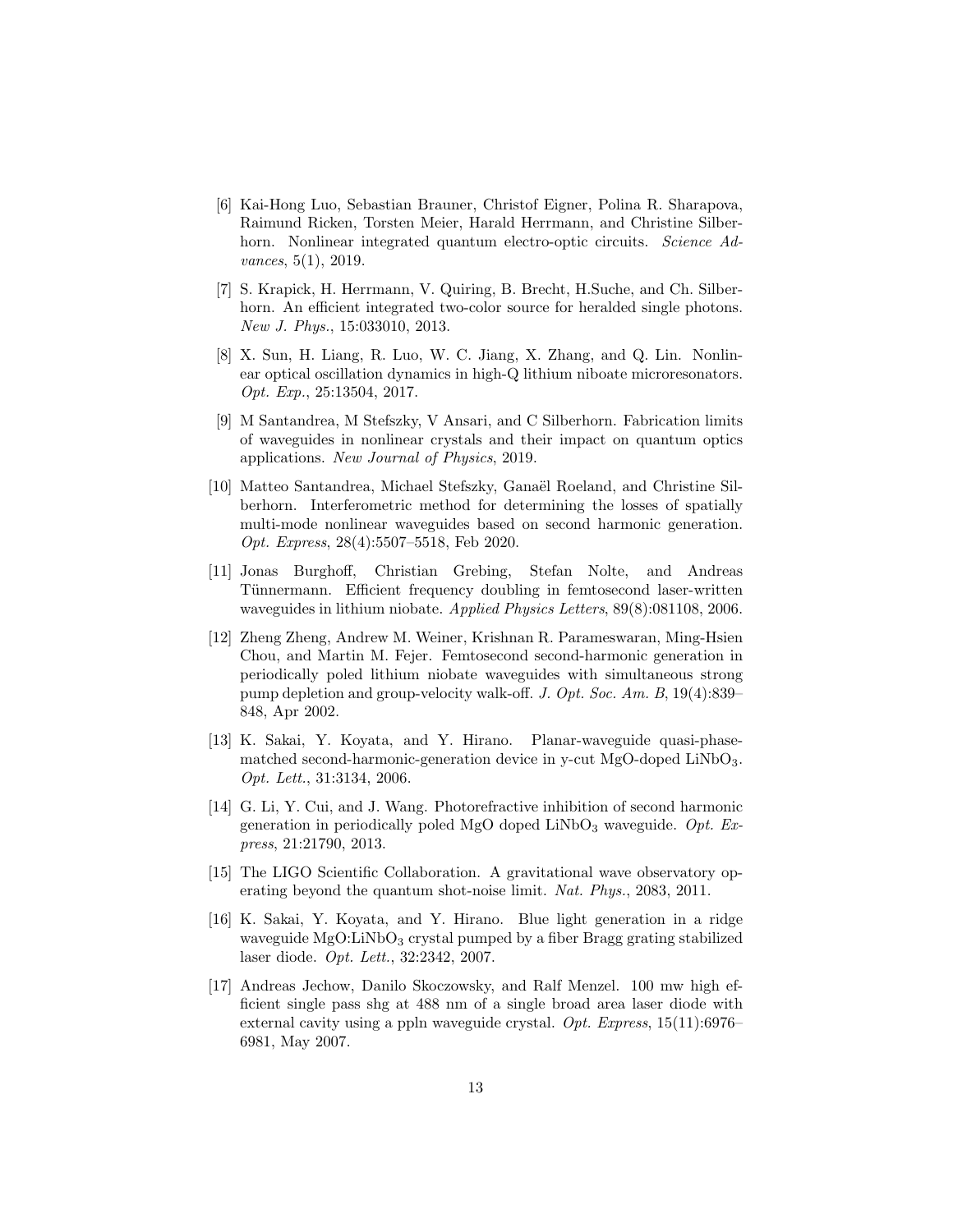- <span id="page-13-0"></span>[18] Zhuan-Fang Bi, Alejandro W. Rodriguez, Hila Hashemi, David Duchesne, Marko Loncar, Ke-Ming Wang, and Steven G. Johnson. High-efficiency second-harmonic generation in doubly-resonant  $\chi(2)$  microring resonators. Opt. Express, 20(7):7526–7543, Mar 2012.
- <span id="page-13-1"></span>[19] R. Regener and W. Sohler. Efficient second-harmonic generation in ti:linbo3 channel waveguide resonators. J. Opt. Soc. Am. B, 5(2):267–277, Feb 1988.
- <span id="page-13-2"></span>[20] Michael Stefszky, Ville Ulvila, Zeina Abdallah, Christine Silberhorn, and Markku Vainio. Towards optical-frequency-comb generation in continuouswave-pumped titanium-indiffused lithium-niobate waveguide resonators. Phys. Rev. A, 98:053850, Nov 2018.
- <span id="page-13-3"></span>[21] M Wang, B Busciano, C Wang, A. Shams-Ansari, C. Reimer, and R. Zhu. Broadband electro-optic frequency comb generation in a lithium niobate microring resonator. Nature, 568:373–377, 2019.
- <span id="page-13-4"></span>[22] M Stefszky, R Ricken, C Eigner, V Quiring, H Herrmann, and C Silberhorn. High-power waveguide resonator second harmonic device with external conversion efficiency up to 75%. Journal of Optics, 20(6):065501, 2018.
- <span id="page-13-5"></span>[23] H. Suche, R. Wessel, S. Westenhöfer, W. Sohler, S. Bosso, C. Carmannini, and R. Corsini. Harmonically mode-locked ti:er:linbo3 waveguide laser. Opt. Lett., 20(6):596–598, Mar 1995.
- <span id="page-13-6"></span>[24] J. Amin, M. Hempstead, J. E. Román, and J. S. Wilkinson. Tunable coupled-cavity waveguide laser at room temperature in nd-diffused ti:linbo3. Opt. Lett., 19(19):1541–1543, Oct 1994.
- <span id="page-13-7"></span>[25] M. Fujimura, M. Sudoh, K. Kintaka, T. Suhara, and H. Nishihara. Resonant waveguide quasi-phase-matched shg devices with electrooptic phasemodulator for tuning. IEEE Journal of Selected Topics in Quantum Electronics, 2(2):396–400, 1996.
- <span id="page-13-8"></span>[26] N. Nagata. Long-term dc drift in x-cut linbo; $\frac{\text{sub}}{2}$ j/sub<sub>i</sub> modulators without oxide buffer layer. IEE Proceedings - Optoelectronics, 147:350–354(4), October 2000.
- <span id="page-13-9"></span>[27] C. M. Gee, G. D. Thurmond, H. Blauvelt, and H. W. Yen. Minimizing dc drift in linbo3 waveguide devices. Applied Physics Letters, 47(3):211–213, 1985.
- <span id="page-13-10"></span>[28] S. K. Korotky and J. J. Veselka. An rc network analysis of long term ti:linbo/sub 3/ bias stability. Journal of Lightwave Technology, 14(12):2687–2697, 1996.
- <span id="page-13-11"></span>[29] Y. Nakabayashi, M. Kitamura, and T. Sawano. Dc-drift free polarization independent ti:linbo/sub 3/ 8/spl times/8 optical matrix switch. In Proceedings of European Conference on Optical Communication, volume 4, pages 157–160 vol.4, 1996.